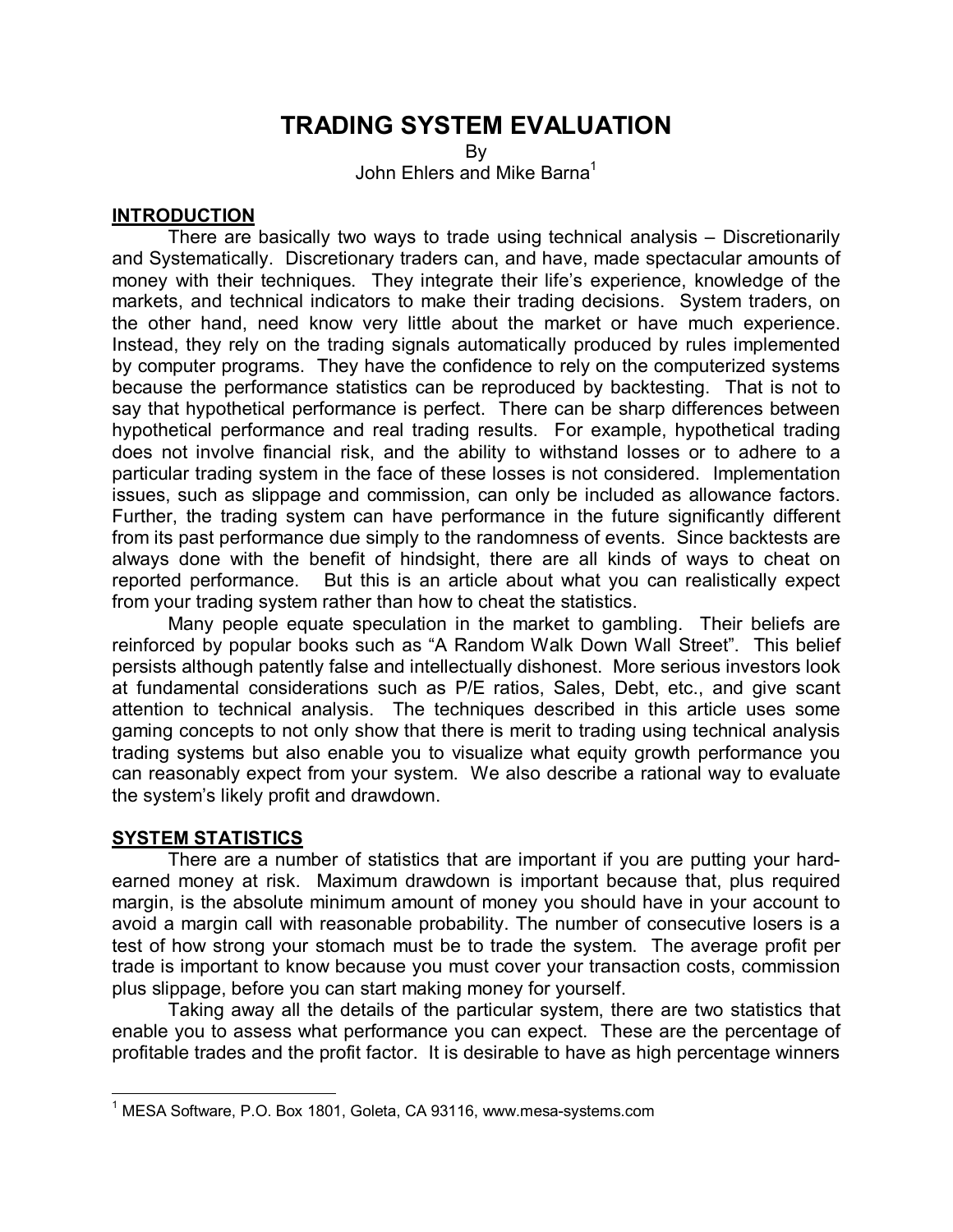as possible, but need not be greater than 50% to be profitable if you make more on winning trades than you lose on losing trades. Profit Factor is the ratio of Gross Winnings to Gross Losses. In terms of gaming, it is the payout probability. By determining whether a trade is a winner or a loser using the percentage wins and a random number generator, applying the payout probability to each trade, and summing the randomly selected trades we can provide realistic expectations for the equity growth produced by the system. Only in this sense can randomization be introduced to establish performance. Simply winning or losing is not a random occurrence.

#### **EQUITY GROWTH GENERATOR**

 We can make an equity growth simulator and plot the results in an Excel spreadsheet. We need to first insert the two important statistics. In cell A1 type "% Winners" and in cell A2 type 45. In cell B1 type "Profit Factor" and in cell B2 type 1.6. The values of 45 and 1.6 are only initial values. The entries into cells A2 and B2 are system statistics that you can change to visualize their impact on equity growth.

 In cell A3 input =RAND(). This creates a random number having a uniform probability density in the range between 0 and 1. We compare this random number to the probability of a win by inserting =IF(A3<\$B\$1/100,\$B\$2,0) into cell B3. This conditional statement says that if the random number falls within the winning probability then assign the payout probability (the Profit Factor) to the trade, otherwise assign a value of –1 to the trade because it represents a loss. The result of this conditional statement is the outcome of the trade. In cell C3 input =B3. Copy all of row 3 into row 4. Then change cell C4 to be =C3+B4. Thus sums the trades in column C. Next copy all of row 4 and paste into rows 5 through 500. Column C now becomes the equity growth for the randomized set of trades using only the percent winners and Profit Factor. This equity growth changes every time you press the F9 key to recalculate the spreadsheet.

 You can plot the equity curve for ease of interpretation. To do this, highlight cells C3 through C500. Then click on the chart wizard and input the data as requested. First, select a line type chart and click on the type shown in the upper left-hand corner of the thumbnail examples. Click Next. Then click Finish. Your chart is done! Now you are free to experiment with the kind of equity growth you can expect from your trading system. Just double click in cell A3 and press Enter. You will create a new randomized equity growth curve. Repeat as often as you desire to get a feeling you know what to expect. Figures 1 and 2 are just two examples we ran using the default statistics. Please note the equity curves are dramatically different although the input statistics are identical. We have attached a preformatted Excel Spreadsheet so you don't have to build it yourself.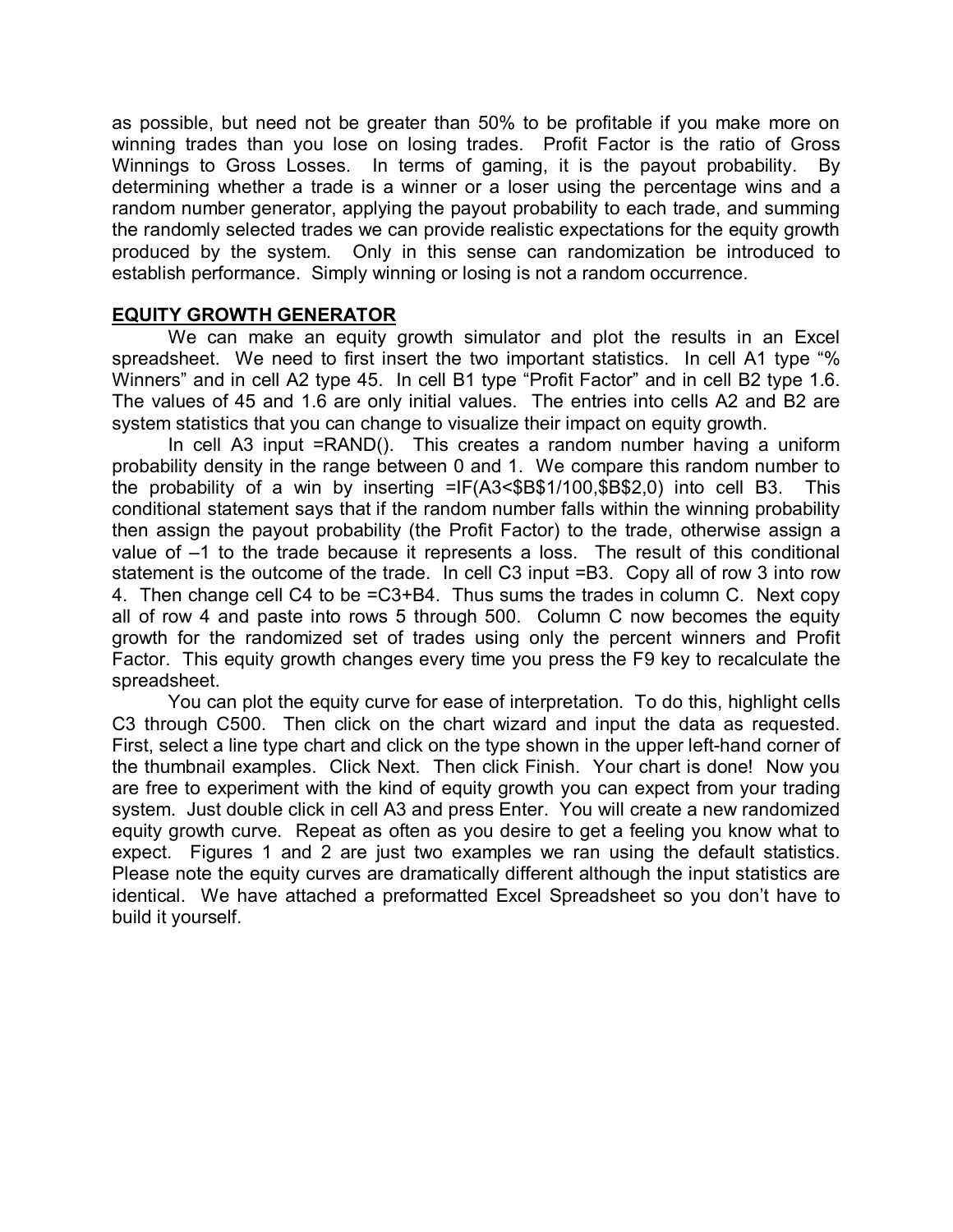

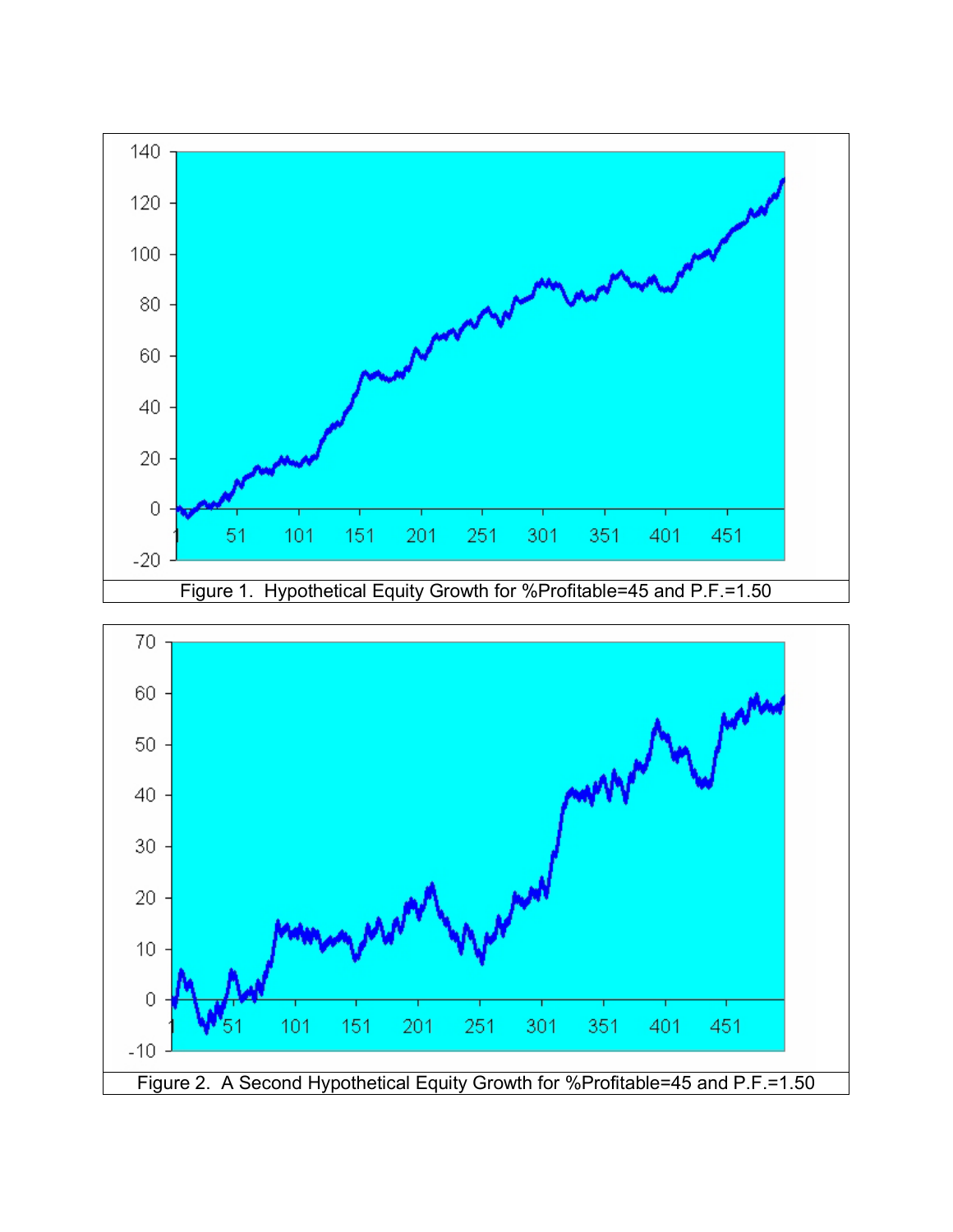To see what a nice equity growth curve looks like, change cell A2 to 50 and cell B2 to 2.0. MESA Software is among the few systems developers that have systems with statistics such as these. You can see the backtested equity curves of some of our systems at www.mesa-systems.com. Next, let's explore what the lower limit statistics might be for a profitable trading system. Our experience is that the boundary is 42 in cell A2 (for percentage winners) and 1.5 (for Profit Factor) in cell B2. Explore for yourself.

### **MONTE CARLO SIMULATION**

The profit factor (ratio of gross winnings to gross losses) and percentage winning trades are serviceable descriptors to evaluate expected performance of a trading system. From these, one can calculate a range of standard deviations from the straight line equity growth. However, the process would have to be repeated a large number of times to gain meaningful statistics on the trading system.

Portfolio MCS is a software product by Inside Edge Systems<sup>2</sup> that enables a statistical estimate of trading system performance. Its process is to take the actual trades produced by a trading system and process these trades in a random sequence. This Monte Carlo approach enables a mean and variance to be computed for both the profit and maximum drawdown. Further, the statistics of the maximum drawdown enables you to assess your risk of ruin for a given amount of initial capitalization in your account, rather than in an oversimplified closed-form equation.

We ran Portfolio MCS on MESA Software's R-MESA5 trading the S&P Futures over the last two years. 10,000 Monte Carlo iterations were performed to compute annual results. We used \$100 slippage and commission because we assumed that five e-mini contracts would be used in lieu of a single large S&P Futures contract. The annualized statistical results are shown in Figure 3. The average profit per contract is \$45,948 and the average drawdown is \$10,726. Their ratio provides a statistical reward-to-risk ratio of 4.28:1. This is an outstanding result for a trading system. Also, it is apparent that the risk of ruin for an initial equity of \$30,000 is vanishingly small.



<sup>&</sup>lt;u>2</u><br><sup>2</sup> Inside Edge Systems, 10 Fresenius Road, Westport, CT 06880, 1000mileman@mindspring.com